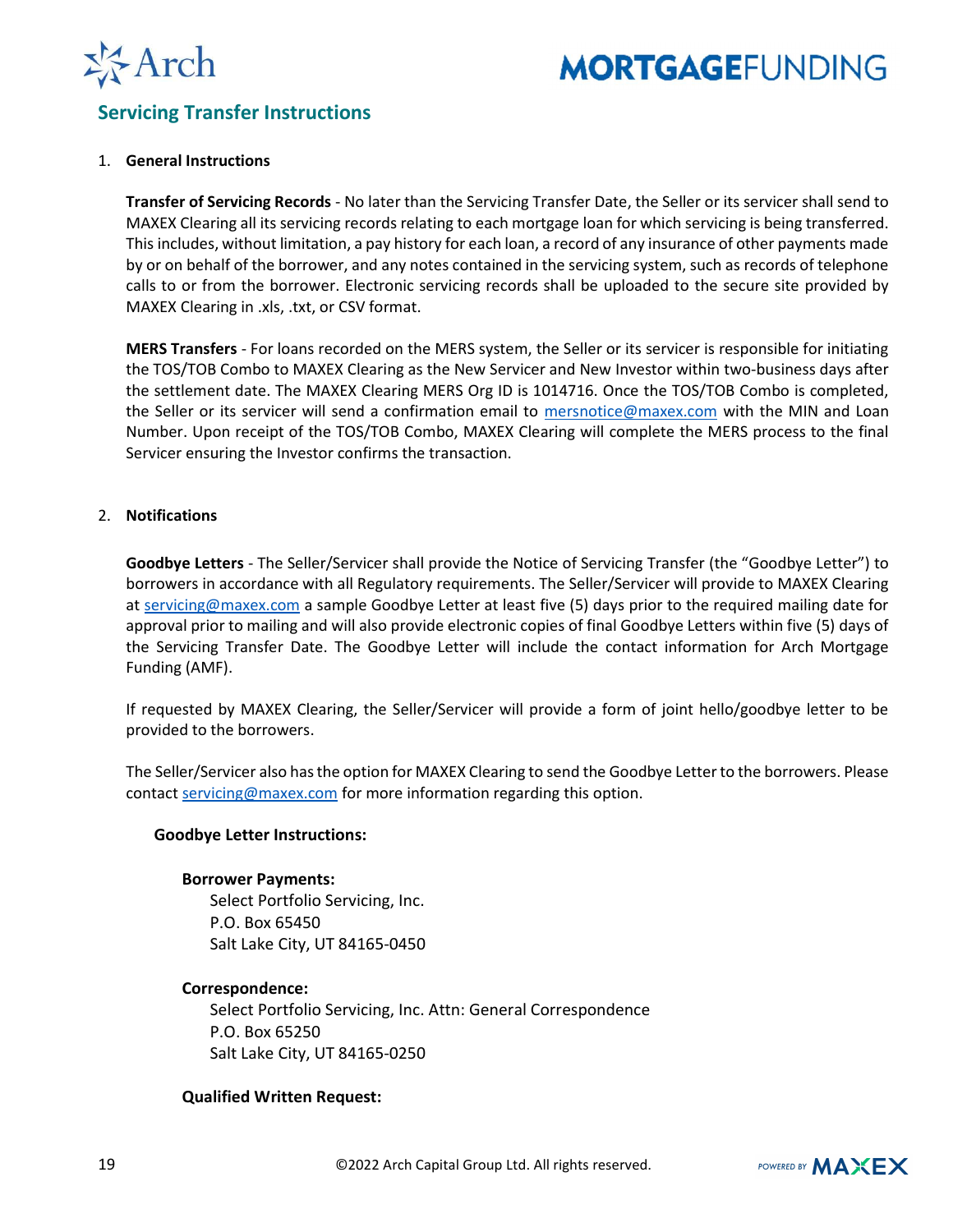

Select Portfolio Servicing, Inc. Attn: Customer Advocacy P.O. Box 65277 Salt Lake City, UT 84165-0277

#### Customer Service: 1-800-258-8602

Monday - Thursday: 8:00 a.m. to 11:00 p.m. (Eastern Time) Friday: 8:00 a.m. to 9:00 p.m. (Eastern Time) Saturday: 8:00 a.m. to 2:00 p.m. (Eastern Time)

404 Notice of New Creditor - Either AMF or MAXEX Clearing is responsible for providing the 404 Notice of New Creditor to borrowers.

Insurance Providers - The Seller/Servicer shall notify all hazard insurance providers of the change in Servicer no later than fifteen (15) days prior to the Servicing Transfer Date. At that time, the Seller/Servicer shall request that the provider change the mortgage endorsement clause to reflect the loss payee information for AMF.

#### AMF Insurance Provider

Select Portfolio Servicing, Inc., as servicer, its successors and or assigns P.O. Box 7277 Springfield, OH 45501-7277

Seller/Servicer will provide confirmation to servicing@maxex.com that notices have been sent within five (5) days following the Servicing Transfer Date.

#### 3. Remittances and Other Reports

Escrow Accounts - Escrow balances will be netted from the purchase price on the Funding Memo at settlement using the Initial Escrow Account Disclosure ("IEAD") allowing for servicing advances to made through the end of the month in which the loan transfers. If the escrow balance changes after funding and prior to the Servicing Transfer Date, the Seller/Servicer shall provide MAXEX Clearing with an accounting statement of all escrowrelated funds associated with the mortgage loan to servicing@maxex.com. If the Sellers believes they are owed reimbursement, they should complete the "MAXEX Return of Escrow Funds Request form following the included directions and email it to servicing@maxex.com at least 5-business days prior to the transfer date. Failure to provide the completed request at least 5-business days may result in reimbursement delays or loss.

Suspense Funds - On the Servicing Transfer Date, the Seller/Servicer or its designee shall provide MAXEX Clearing with an accounting statement of all unapplied funds owed to the investor or their servicer associated with each mortgage loan to servicing@maxex.com. Within two (2) business days following the Servicing Transfer Date, the Seller/Servicer shall remit via wire transfer all suspense funds to AMF's account designated for suspense funds.

#### AMF Wiring Instructions - Suspense Funds

Wiring Information Name on Account: Select Portfolio Servicing Inc. Incoming Transfer Clearing Account Bank: JP Morgan Chase Bank Account #: 00113332267 ABA #: 021000021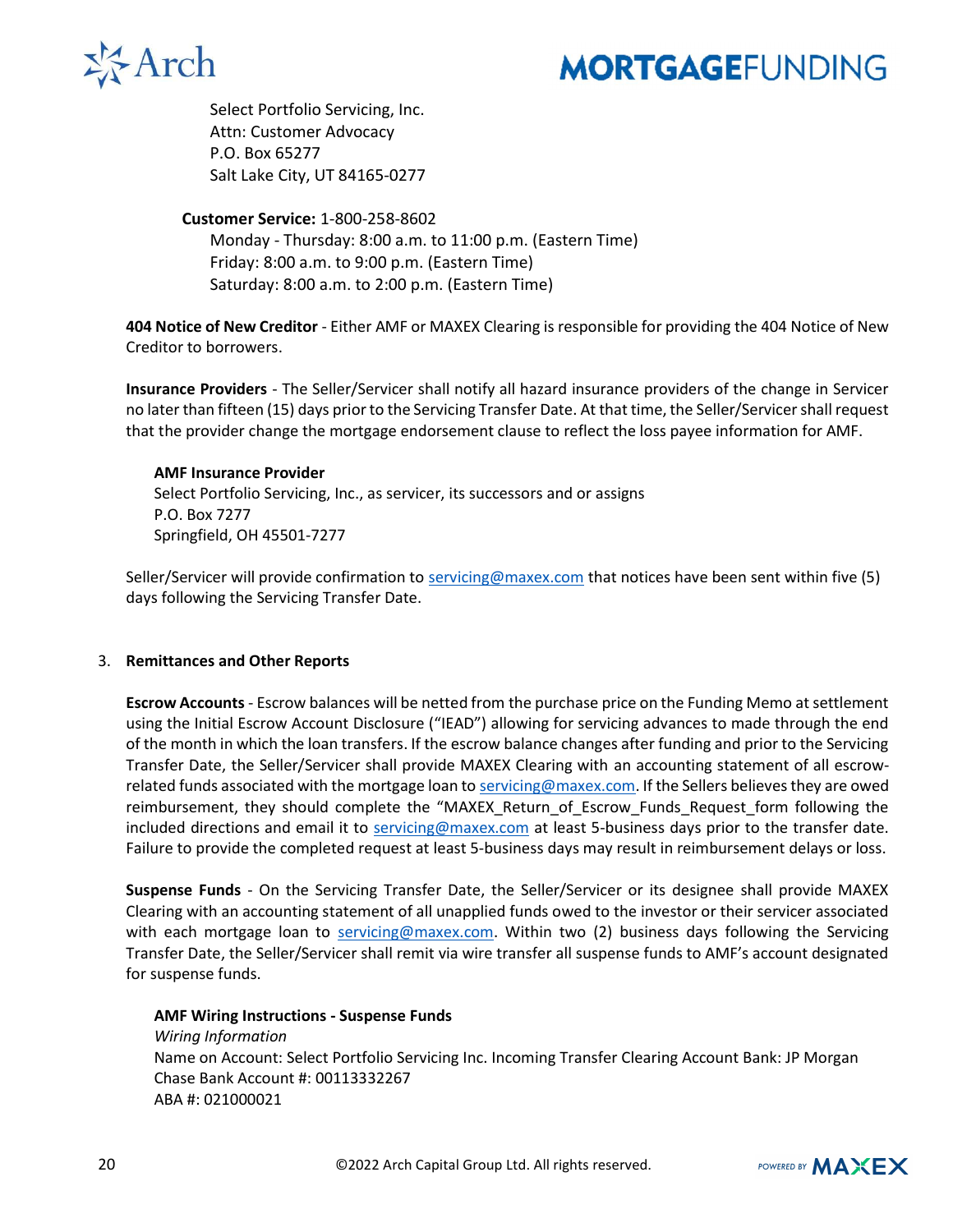

Reference: Arch Mortgage Funding, seller company name, loan number and borrower name

Send notification email with account listing utilizing the Servicing Detail Tracking spreadsheet (located in the Resource Center of the AMF Portal) to these addresses: sellerescrow@spservicing.com and servicing@maxex.com. In the subject line, reference Suspense Funds by Wire and in the body of the email reference the date sent, item count and total wire amount.

Mortgage Payments - Any mortgage payments received by the Seller/Servicer that are due to AMF shall be promptly forwarded to AMF's Prior Servicer's Interim Payments address.

Servicing Advances. Within five (5) business days prior to the Servicing Transfer Date, the Seller/Servicer shall provide MAXEX Clearing with a schedule setting forth all Servicing Advances made after the related Cut-off Date and prior to the Servicing Transfer Date to servicing@maxex.com.

#### AMF Prior Servicer Interim Payments

Select Portfolio Servicing, Inc. Attn: Cashiering Dept. 3217 S Decker Lake Dr. Salt Lake City, UT 84119-3284

Send notification email with account listing utilizing the Servicing Detail Tracking spreadsheet (located in the Resource Center of the AMF Portal) to servicing@maxex.com. In the subject line, reference PAYMENTS by Check and in the body of the email reference the date sent, overnight tracking number, item count and total amount of payments. Include a copy of the email and tracking spreadsheet in the overnight package.

Payoff Requests - On or prior to the Servicing Transfer Date, the Seller/Servicer shall provide, or cause to be provided to MAXEX Clearing at servicing@maxex.com all assumption and payoff statements generated with respect to the Mortgage Loans from the period beginning sixty (60) days prior to the Servicing Transfer Date until the Servicing Transfer Date.

Tax Service Contracts - A Tax Service Fee will be assessed on all transactions that settle with MAXEX Clearing. The fee amount will be determined by AMF and will be netted from the purchase price on the Funding Memo at settlement.

Flood Certification Contracts - Prior to the Servicing Transfer Date, the Seller/Servicer shall arrange for the assignment of any Flood Certification Contract.

#### 6. Contacts

If you have any questions or need clarification, please contact us at servicing@maxex.com.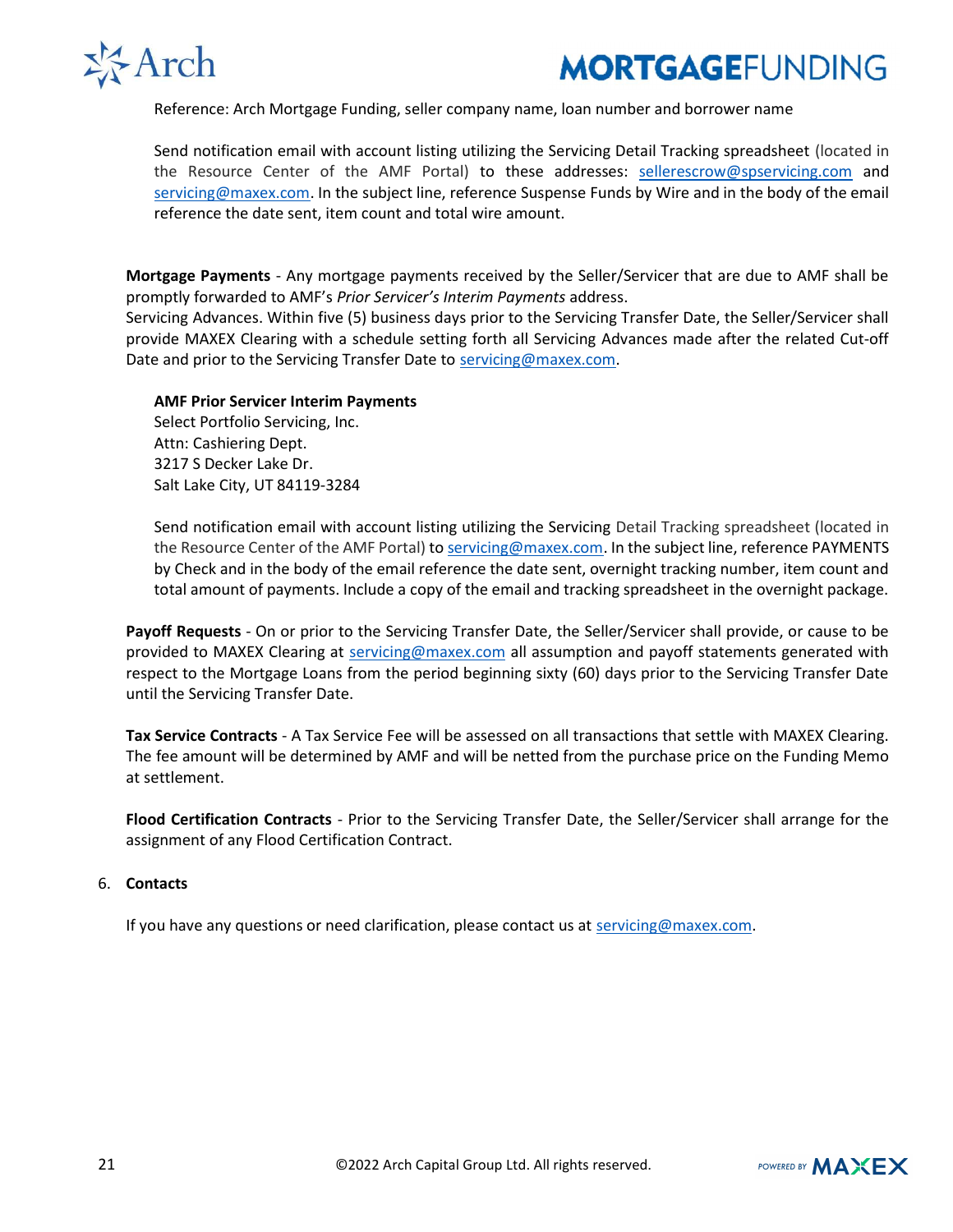

### Trailing Document Submission

#### 1) Ship Physical Trailing Documents to the Document Custodian.

- a) Trailing Documents should include the following:
	- i) Recorded Security Instrument including Riders and Legal Description
	- ii) Final Title Policy
	- iii) Additional documents as requested by MAXEX
- b) Trailing Documents should include the Seller loan number on all pages, and should be shipped to the following address:

Attn: PCG-MAXX Computershare 751 Kasota Ave Minneapolis, MN 55414

#### 2. Email Tracking Information for Physical Trailing Documents.

- a) Email trailingdocs@maxex.comand include the following:
	- i) Loan number
	- ii) Borrower name
	- iii) List of Included Documents
	- iv) Tracking Number

#### 3. Upload Electronic Copies of Trailing Documents when Physical Trailing Documents are shipped.

- a. If this is your first time uploading documents to the SFTP site, email trailingdocs@maxex.com to receive username and password for SFTP.
- b. Access the SFTP site at https://files.maxex.com
- c. Enter username and password
- d. Click Upload button

| crescent_mortgage_company<br>言                                                                                                  |  |  |  |                                        |  |  |             |  |                                              |
|---------------------------------------------------------------------------------------------------------------------------------|--|--|--|----------------------------------------|--|--|-------------|--|----------------------------------------------|
| ■ Create Folder Re Download & User Options 图 Search For Paste 图 Upload B Rename ● Delete ■ Add To Basket ■ Show Basket ● Logout |  |  |  |                                        |  |  |             |  |                                              |
| 5<br>Add files                                                                                                                  |  |  |  |                                        |  |  |             |  | Drag & drop files and folders here to upload |
| Filter:                                                                                                                         |  |  |  | Clear # Select Eshow 100 items on page |  |  |             |  |                                              |
| 0 Items (0 Files)                                                                                                               |  |  |  |                                        |  |  |             |  |                                              |
|                                                                                                                                 |  |  |  |                                        |  |  |             |  |                                              |
| Name                                                                                                                            |  |  |  |                                        |  |  | <b>Size</b> |  |                                              |

| Powered by CrushFTP @ 2018 CrushFTP |  |
|-------------------------------------|--|
|                                     |  |

e. Choose document(s) to upload: